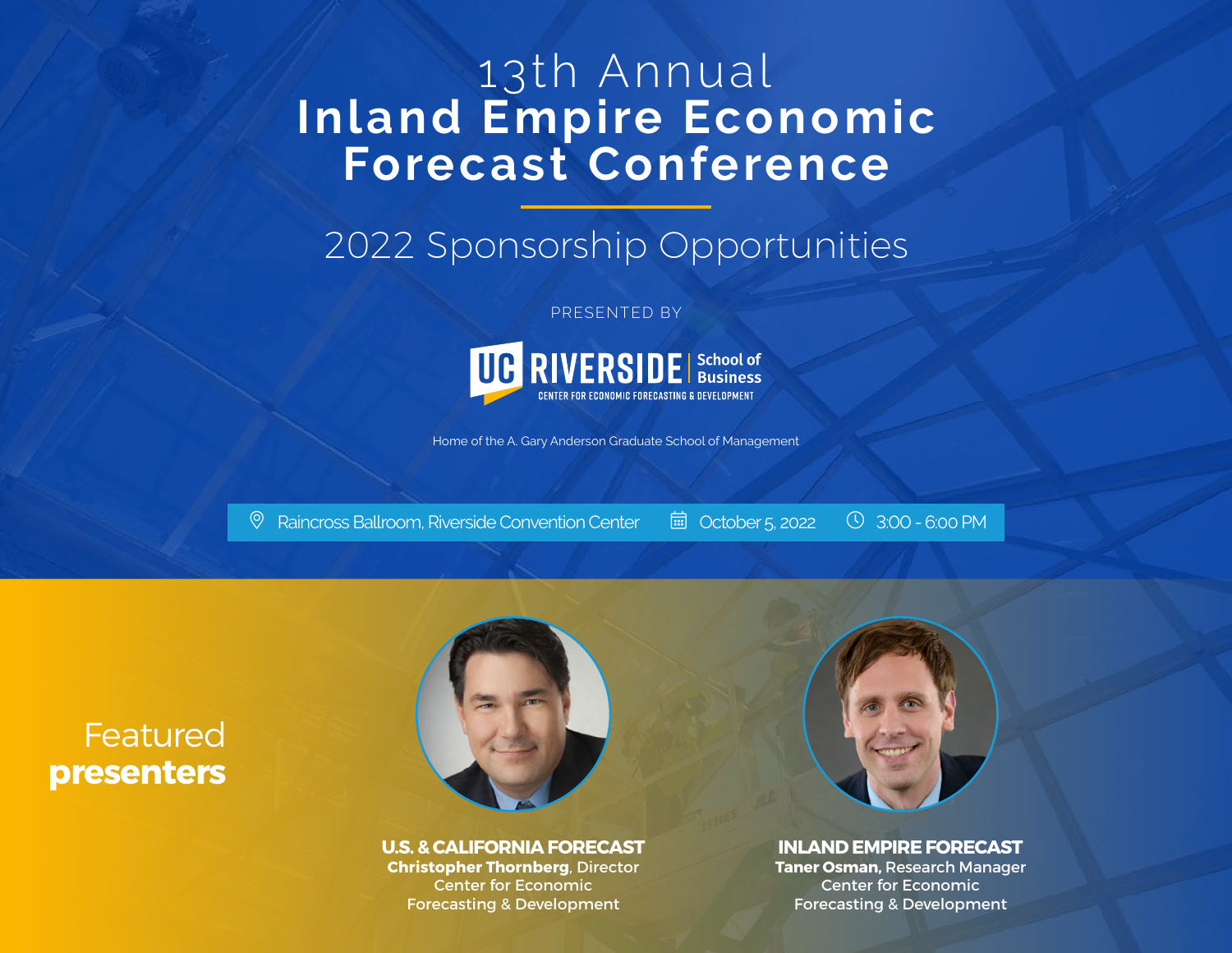### Audience **HOSTED BY profile** This leading summit draws hundreds of C-level executives, investors, entrepreneurs, **UCRIVERSIDE** capital sources, and government and civic leaders — a powerful group of decision-**School of Business** makers and thought leaders. iter for Economic ECONOMIC **FORECAST**





#### Attendance By Job Function



forecastingconference.ucr.edu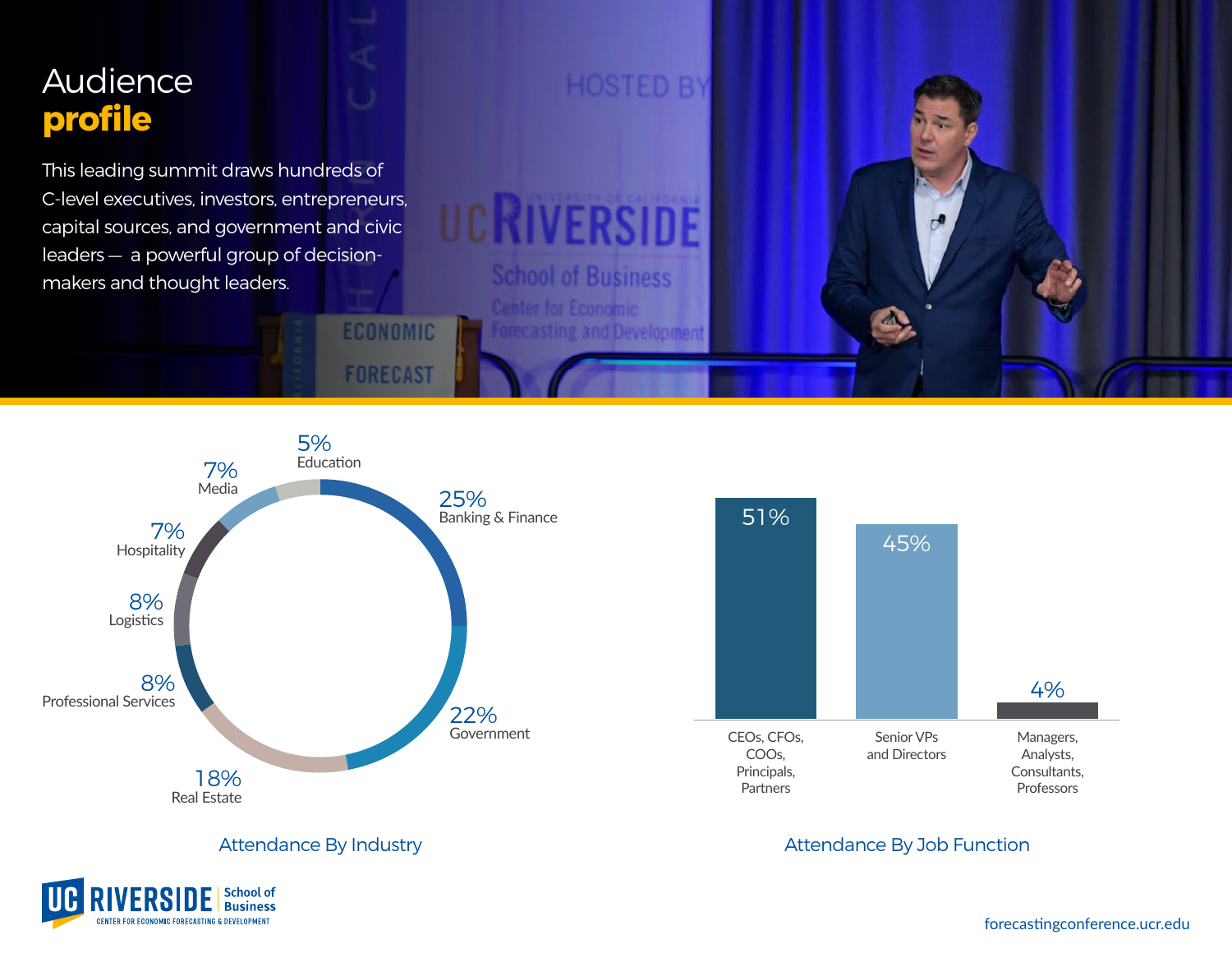## Sponsorship **levels**

Sponsorship establishes your organization as a regional leader committed to the economic vitality and success of the Inland Empire. Your commitment will help to provide our community with timely, accurate insights and perspectives into the regional economy — when quality information is more important than ever.

|                                                                            | Title / Platinum<br>Sponsor                                                                                                                                                                                                                                                                                                                                                                                                                                                                                                                           | Gold<br>Sponsor<br>10.000                                                                                                                                                                                                                                                                                                                                                                                                                  | Silver<br>Sponsor                                                                                                                                                                                                                                                                                                                                                                                                       | <b>Bronze</b><br>Sponsor                                                                                                                                                                                                                                                                                                                                                                                                      |
|----------------------------------------------------------------------------|-------------------------------------------------------------------------------------------------------------------------------------------------------------------------------------------------------------------------------------------------------------------------------------------------------------------------------------------------------------------------------------------------------------------------------------------------------------------------------------------------------------------------------------------------------|--------------------------------------------------------------------------------------------------------------------------------------------------------------------------------------------------------------------------------------------------------------------------------------------------------------------------------------------------------------------------------------------------------------------------------------------|-------------------------------------------------------------------------------------------------------------------------------------------------------------------------------------------------------------------------------------------------------------------------------------------------------------------------------------------------------------------------------------------------------------------------|-------------------------------------------------------------------------------------------------------------------------------------------------------------------------------------------------------------------------------------------------------------------------------------------------------------------------------------------------------------------------------------------------------------------------------|
| $\bullet$<br>$\bullet$<br>$\bullet$<br>$\bullet$<br>$\bullet$<br>$\bullet$ | Four premier tables (32<br>seats) with your logo at the<br>conference<br>Option to Emcee the<br>conference program<br>Private event with Dr.<br><b>Christopher Thornberg</b><br>(\$10,000 value)<br>Sponsor logo or name in all<br>print and digital marketing<br>materials provided to business,<br>community, and government<br>leaders in the region<br>Two full-page advertisements<br>in the Economic Forecast<br>Conference e-Book<br>(\$2,000 value)<br>Eight invitations to the midyear<br>economic outlook with<br>Dr. Christopher Thornberg | Two premier tables (16<br>seats) with your logo at the<br>conference<br>Sponsor logo or name in all<br>print and digital marketing<br>materials provided to business,<br>community, and government<br>leaders in the region<br>Full-page advertisement in the<br>$\bullet$<br><b>Economic Forecast Conference</b><br>e-Book (\$1,000 value)<br>Six invitations to the midyear<br>economic outlook with Dr.<br><b>Christopher Thornberg</b> | One premier table (eight<br>seats) with your logo at the<br>conference<br>Sponsor logo or name in all<br>print and digital marketing<br>materials provided to business,<br>community, and government<br>leaders in the region<br>Half-page advertisement in the<br><b>Economic Forecast Conference</b><br>e-Book (\$500 value)<br>Four invitations to the midyear<br>economic outlook with<br>Dr. Christopher Thornberg | Four premier seats at the<br>conference<br>Sponsor logo or name in all<br>$\bullet$<br>print and digital marketing<br>materials provided to business,<br>community, and government<br>leaders in the region<br>Quarter-page advertisement<br>$\bullet$<br>in the Economic Forecast<br>Conference e-Book<br>(\$250 value)<br>Two invitations to the midyear<br>$\bullet$<br>economic outlook with<br>Dr. Christopher Thornberg |

### All Sponsorship Packages Include:

- Inclusion of the sponsor's logo or name in the conference program distributed to all conference attendees as well as in advance marketing materials
- Inclusion of the sponsor's logo on the conference website with a hyperlink to the sponsor's website
- A digital copy of the 13th Annual Economic Forecast Conference e-Book to be shared with colleagues and clients
- An exclusive link to the conference video(s) after the event